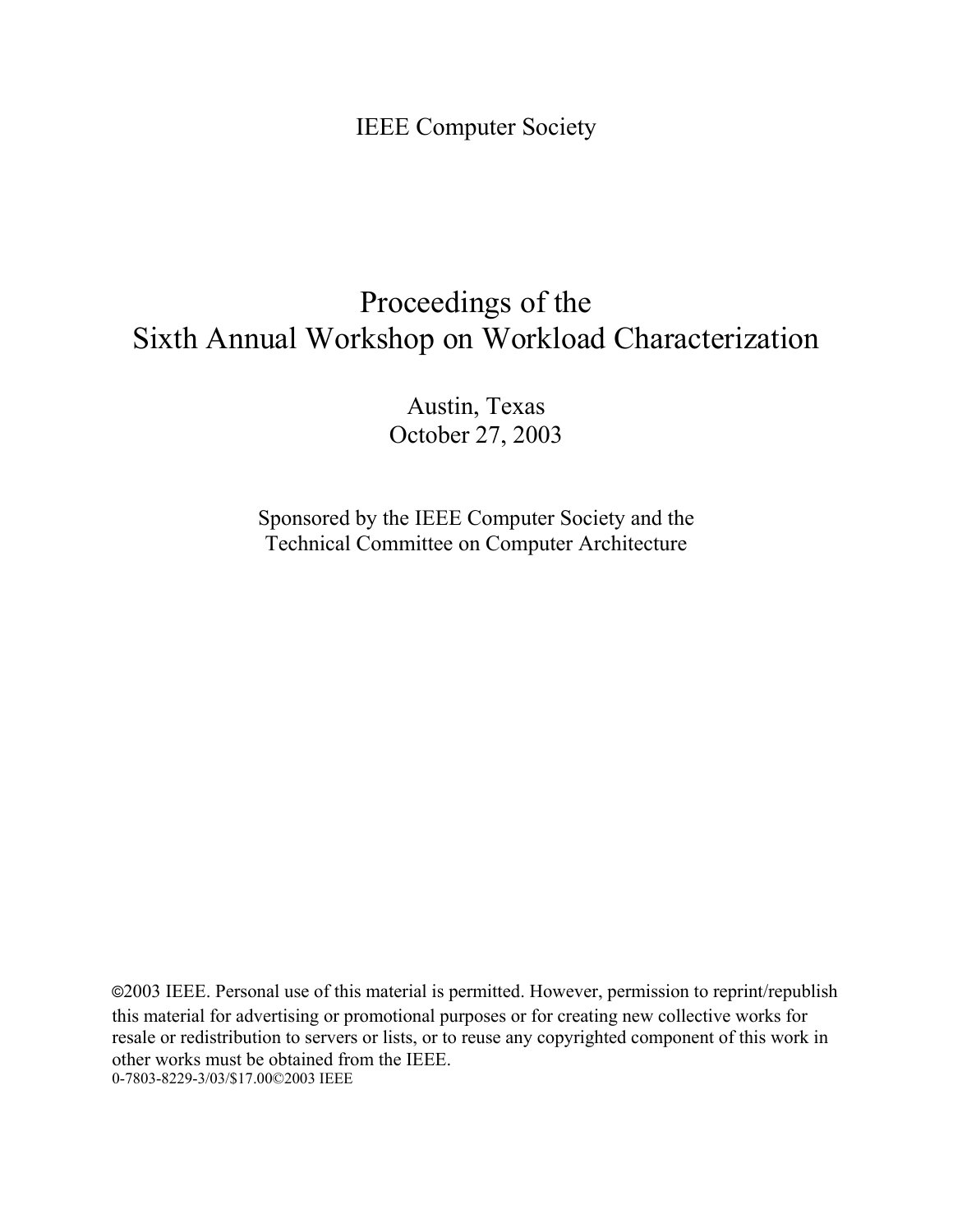## **An Analysis of Disk Performance in VMware ESX Server Virtual Machines**

Irfan Ahmad, Jennifer M. Anderson, Anne M. Holler, Rajit Kambo, Vikram Makhija

*VMware Inc.* 

*Palo Alto, CA 94304 USA* 

*{irfan,jennifer,anne,rajit,vmakhija}@vmware.com* 

*VMware ESX Server is a software platform that efficiently multiplexes the hardware resources of a server among virtual machines. This paper studies the performance of a key component of the ESX Server architecture: its storage subsystem. We characterize the performance of native systems and virtual machines using a series of disk microbenchmarks on several different storage systems. We show that the virtual machines perform well compared to native, and that the I/O behavior of virtual machines closely matches that of the native server. We then discuss how the microbenchmarks can be used to estimate virtual machine performance for disk-intensive applications by studying two workloads: a simple file server and a commercial mail server.* 

#### **1. Introduction**

VMware ESX Server is a software platform that enables multiple virtual machines to share the hardware resources of a single server. Each virtual machine (VM) is securely isolated from all other VMs, and is given the illusion that it is running directly on a dedicated server. Virtual machines are gaining in popularity, as they present attractive solutions to problems in areas such as server consolidation, high availability and failover, and software development and testing.

IBM developed the concept of virtual machines in the 1960's to allow concurrent and interactive access to mainframe computers [[1\]](#page-12-0). Virtual machines provide users with the ability to run multiple copies of potentially different operating systems, along with benefits like isolation and resource sharing. VMs are also convenient abstractions of workloads, since they cleanly encapsulate the entire state of a running system, including both user-level applications and kernel-mode operating system services. The current version of VMware ESX Server virtualizes servers based on the Intel IA-32 architecture [[2\]](#page-12-1).

**Abstract** The performance of applications running within VMs is a significant factor in their adoption. VMware ESX Server was designed for high performance, and its architecture is streamlined to provide high-speed I/O. In this paper, we focus on one component of ESX Server's I/O architecture, its storage subsystem. We look at the characteristics of a series of disk microbenchmarks on several different storage systems: a direct-attached disk, a RAID array and a storage-area network (SAN). We compare the throughput obtained on the native server to the throughput on a virtual machine. We show that despite differences in the I/O characteristics of the different storage subsystems, the behavior of the VM matches that of the native server closely; for example, in the configurations where the native server shows higher throughput, the virtual machine shows a similar increased throughput. Next, we discuss how to apply the microbenchmarks to model virtual machine performance for disk-intensive applications, and present case studies for two workloads: a simple file server and a commercial mail server. We show that in these cases, the microbenchmark data, in conjunction with characteristics of the native application, can be used to generate an accurate estimate of the application's performance in a virtual machine.

> The rest of this paper is organized as follows. Section [2](#page-1-0) presents an overview of the ESX Server architecture. Section [3](#page-2-0) describes our experimental setup and presents the data from the disk microbenchmarks on three different storage subsystems: a direct-attached disk, a RAID array and a SAN. Section [4](#page-7-0) discusses how we model the virtual machine performance of a simple file system workload, and then Section [5](#page-8-0) shows how we model the performance of a more complex application, a commercial mail server benchmark. We present related work in Section [6](#page-11-0) and our conclusions and future work in Section [7.](#page-11-1)

#### <span id="page-1-0"></span>**2. VMware ESX Server architecture**

[Figure 1](#page-2-1) illustrates the organization of VMware ESX Server. ESX Server is a thin software layer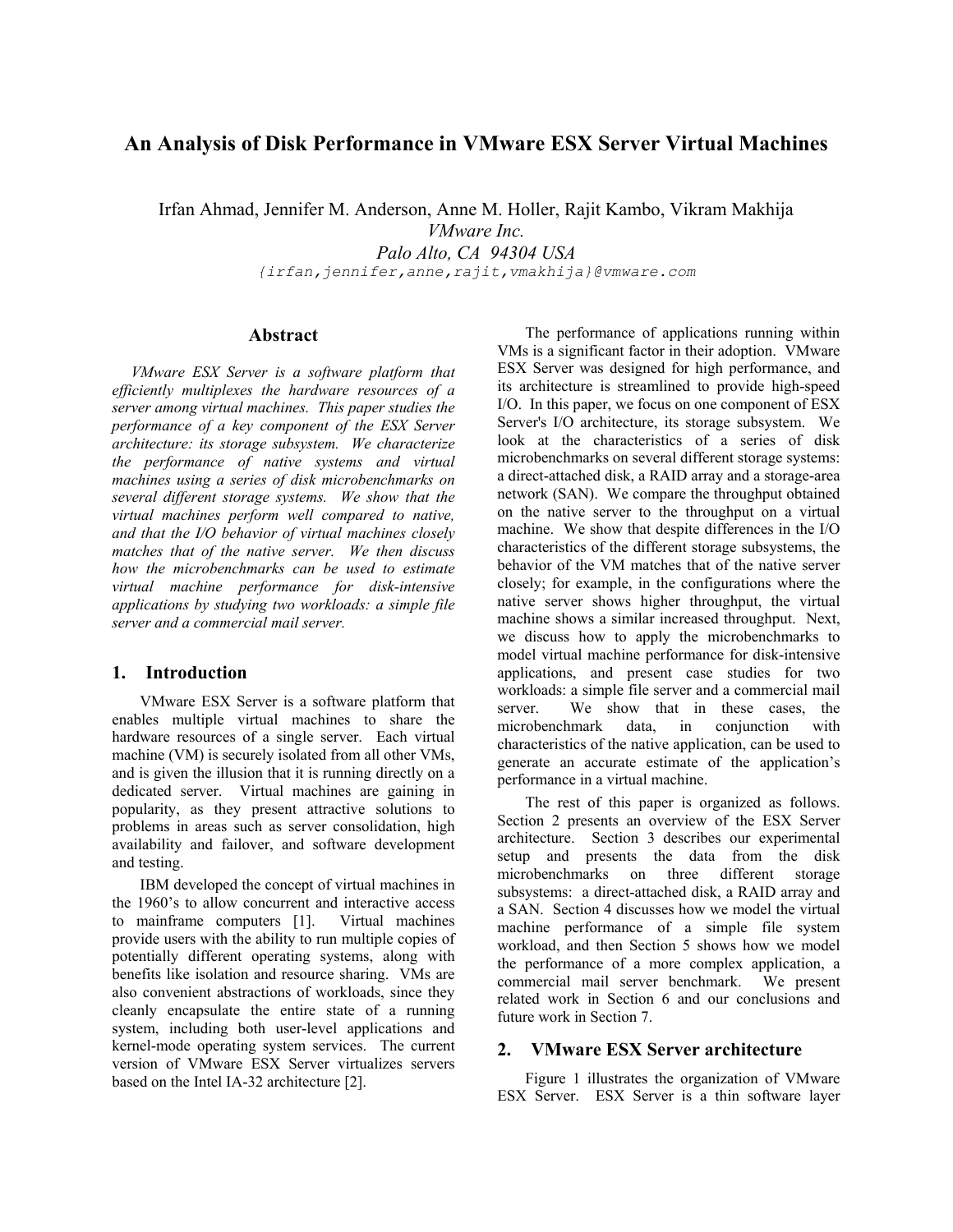(shown in gray in the figure) that runs directly on the physical machine. It has direct access to the physical hardware of the server, enabling high-speed I/O as well as complete control over resource management.

<span id="page-2-1"></span>

**Figure 1. VMware ESX Server architecture.** The components of ESX Server are shown in gray. ESX Server runs directly on the native x86 hardware and includes a virtual machine monitor that virtualizes the CPU. The service console is used to handle booting and administration. To provide high performance disk and network I/O, ESX Server implements an efficient path from the I/O requests in the applications running in the virtual machines down to the physical devices.

Physical devices, such as network interface controllers (NICs) and disks, are presented as virtual devices to the virtual machines running on ESX Server. The set of potential virtual devices seen by the guest operating system is the same, regardless of the underlying physical hardware. In particular, each virtual disk is presented as a SCSI drive connected to a SCSI controller. This device is the only storage controller used by the guest operating system, despite the wide variety of SCSI, RAID and Fibre Channel adapters that might actually be used on the native server.

The *Virtual Machine Monitor* (VMM) is responsible for virtualizing the IA-32 CPU. Under certain conditions the VMM can run the guest instructions directly on the underlying physical processor. This mode of execution, called *direct execution*, runs at near-native speed. Otherwise, the guest instructions must be virtualized. This adds varying amounts of CPU overhead depending on the specific operation. Typically, user-level code runs in direct-execution whereas operating system code requires virtualization. Any such overhead gets translated into higher CPU utilization, or *occupancy*.

ESX Server implements a streamlined path to provide high-speed I/O for the performance critical devices, network and disk. An I/O request issued by the guest operating system first goes to the driver in the virtual machine. For storage controllers, ESX Server emulates LSI Logic or BusLogic SCSI devices, so the corresponding driver loaded into the guest will be either an LSI Logic or BusLogic driver. The driver typically turns the I/O requests into accesses to I/O ports to communicate to the virtual devices using privileged IA-32 IN and OUT instructions. These instructions are trapped by the VMM, and then handled by device emulation code in the VMM based on the specific I/O port being accessed. The VMM then calls device independent network or disk code to process the I/O. For disk I/O, ESX Server maintains a queue of pending requests per virtual machine for each target SCSI device. The disk I/O requests for a single target are processed in a round-robin fashion across VMs by default. The I/O requests are then sent down to the device driver loaded into ESX Server for the specific device on the physical machine.

#### <span id="page-2-0"></span>**3. Disk microbenchmarks**

In this section, we present results for a series of disk microbenchmarks run on three different storage subsystems connected to different servers. We ran the experiments both natively and in virtual machines on ESX Server 2.0, the latest released version. We first compare the results across the different systems and show that they have widely varying behavior, and then compare native to VM on the same system to quantify VM disk subsystem performance.

#### **3.1. Microbenchmark software**

We used *Iometer* [[3\]](#page-12-2) (version dated 2003.05.10) for the measurement and characterization of native and virtual machine disk subsystems. Iometer is an I/O subsystem measurement and characterization tool for single and clustered systems. It can be used both as a *workload generator* (it performs I/O operations in order to stress the system) and a *measurement tool* (it examines and records the performance of its I/O operations and their impact on the system). Iometer can be configured to emulate the disk or network I/O load of a program or benchmark, or can be used to generate entirely synthetic I/O loads. It is a standard industry benchmark and the sources are available, allowing us to study the code when needed.

We created an Iometer configuration file that varied three parameters: block size for I/O operations,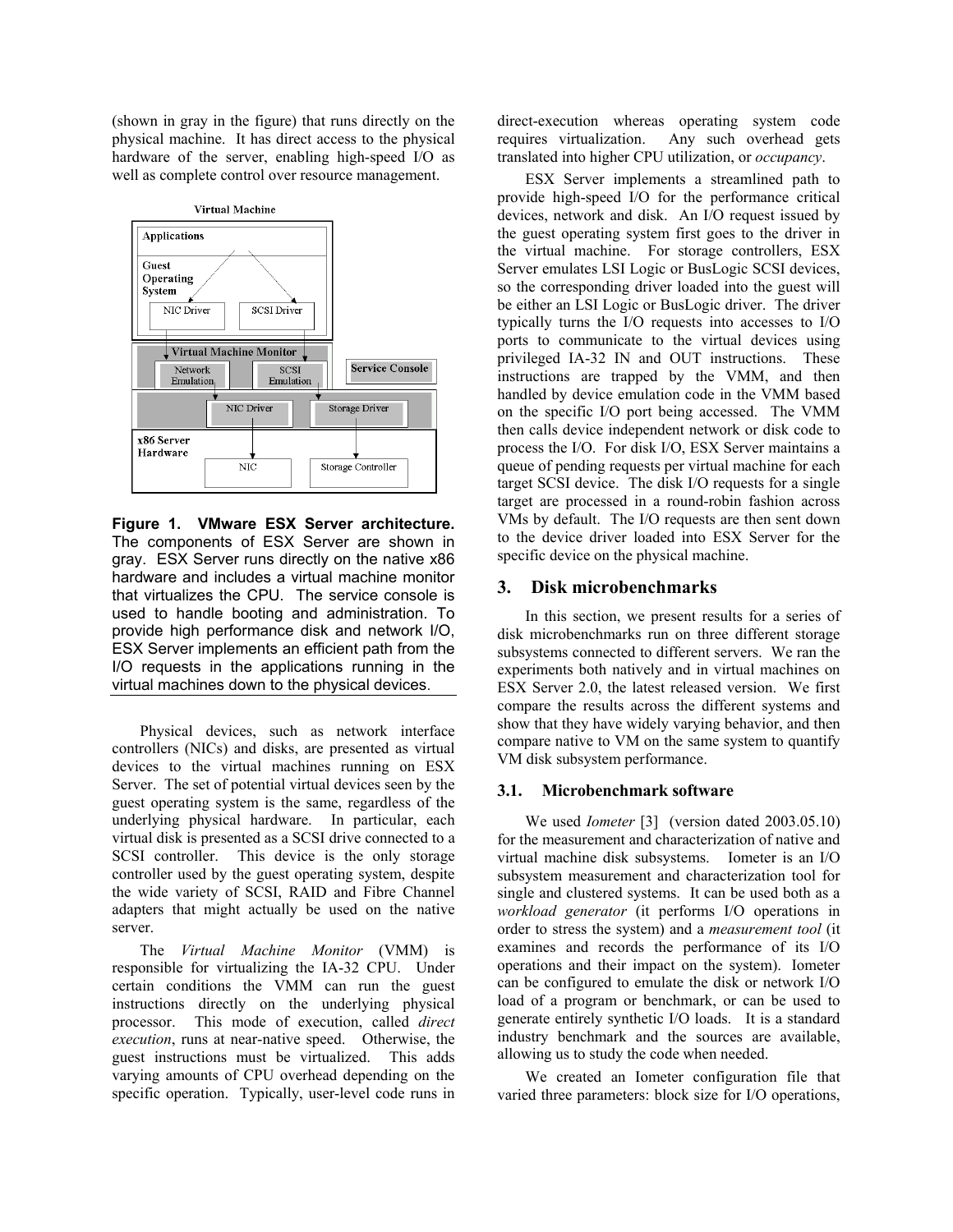percentage of read operations and degree of randomness. We collected the following data points in the parameter space:

$$
\left(\frac{Blocksize}{1K, 4K, 8K, 16K}\right) \times \left(\frac{\%read}{0, 25, 50, 75, 100}\right) \times \left(\frac{\%random}{0, 25, 50, 75, 100}\right)
$$

We then plotted and compared the surfaces of this data on different systems.

#### **3.2. Experimental setup**

We performed experiments on several machine configurations to compare native vs. VM performance. Relevant system details are shown in [Table 1:](#page-3-0)

<span id="page-3-0"></span>**Table 1. Machine and storage subsystem specifications** 

| Machine Name        | Mojave          | Thar                 | Atacama                |
|---------------------|-----------------|----------------------|------------------------|
| Storage System      | Direct-         | <b>RAID Array</b>    | Storage-Area           |
|                     | Attached        |                      | Network (SAN)          |
|                     | Disk            |                      |                        |
| <b>CPU</b>          | Dual-P4         | Ouad-P4 Xeon         | Dual-P4 Xeon @         |
|                     | $Xeon$ $\omega$ | MP @ 1.6 GHz         | $2.0$ GHz              |
|                     | $1.8$ GHz       |                      |                        |
| <b>Total System</b> | $2$ GB          | 8 GB                 | $1$ GB                 |
| Memory              |                 |                      |                        |
| Native OS           | Linux 2.4       | Win2k Adv            | Win2k Adv              |
|                     |                 | Server (SP3)         | Server (SP3)           |
| Data Disk           | Seagate         | IBM EXP300;          | <b>Fujitsu Siemens</b> |
| (ESX Server         | Barracuda       | 14-disk RAID-0;      | S60: 5-disk            |
| and native)         | ST336938        | <b>SCSI 10K RPM</b>  | RAID-0; FC             |
|                     | LW: SCSI        | 36 GB drives         | 10K RPM                |
|                     | 10K RPM         |                      | 18 GB drives           |
|                     | 34 GB           |                      |                        |
| Controller          | Adaptec         | <b>IBM ServeRaid</b> | Qlogic 2312            |
|                     | 7892P           | 4Mx                  |                        |
| Protocol            | Ultra160        | Ultra160 SCSI        | SAN 1Gbps              |
|                     | <b>SCSI</b>     |                      | Fiber-Channel          |

Identical workload configurations were used for each experiment and the same physical disks were used to compare VM and native throughput on each machine. The guest operating system installed in the virtual machines was the same as the operating system in the native experiments on each server. Also, both the VM and native machines were configured to use equal amounts of memory (128 MB for Mojave, 256 MB for Thar, and 256 MB for Atacama) when running the experiments. The Mojave and Thar VMs used the VMware BusLogic virtual SCSI device with the BusLogic driver supplied with VMware Tools and the Atacama VM used the VMware LSI Logic virtual SCSI device with the vendor-supplied driver. Each Iometer experiment was set up with one worker and the number of outstanding I/Os (28 for Mojave, 47 for Thar, and 64 for Atacama) was chosen to expose available hardware parallelism. The think time (delay) between I/Os was set to zero in the Iometer

specification, and each data point was run for three minutes to give the throughput values sufficient time to stabilize. Finally, in each case Iometer was configured to access the disk through the file system rather than directly through a raw or physical device interface.

### **3.3. Disk microbenchmark data**

Different storage subsystems behave differently under varying loads. By studying their behavior over a large parameter space, we can get a good understanding of how the systems behave across a variety of workloads. We present the data as *throughput surfaces*: 3-d plots of disk throughput, for different degrees of randomness and reads versus writes. [Figure 2](#page-4-0) and [Figure 3](#page-4-1) show the native and virtual machine throughput surfaces, respectively, for Mojave attached to a single Seagate Barracuda disk. [Figure 4](#page-5-0) and [Figure](#page-5-1) 5 show the throughput characteristics for Thar attached to an IBM EXP300 disk array, and [Figure 6](#page-6-0) and [Figure 7](#page-6-1) show the same for Atacama attached to a Fujitsu Siemens (FSC) SAN. Each graph in the figures shows the throughput surfaces for a given blocksize. On Mojave, data for the 1 KB block size was not collected due to a limitation in the Linux version of Iometer. The graphs plot the throughput (in megabytes per second) on the z-axis, with the percentage of reads versus writes on the x-axis and percentage of random versus sequential accesses on the y-axis. Data were collected for those points on the graph labeled on the x- and y-axes.

#### **3.4. Hardware and workload characteristics**

The throughput surfaces obtained with the Iometer microbenchmarks are characteristic of the combination of hardware and workload. By looking at the graphs from the native runs, we can see how the systems compare in both behavior and absolute throughput. For example, the single directed-attached Barracuda disk [\(Figure 2\)](#page-4-0) exhibits similar behavior to the FSC SAN system [\(Figure 6\)](#page-6-0) in that the throughput surfaces have the same basic shape, but the directattached disk has lower overall throughput than the FSC SAN. On the other hand, the FSC SAN system ([Figure 6\)](#page-6-0) and the IBM EXP300 disk array [\(Figure 4\)](#page-5-0) show marked differences in behavior. The FSC SAN has lower throughput in the random I/O case than the EXP300 disk array, but much higher sequential throughput.

In order to explain the shapes of the throughput surfaces, we consider the way Iometer is generating I/Os. As the %read parameter is varied, Iometer computes the probability that the next operation is a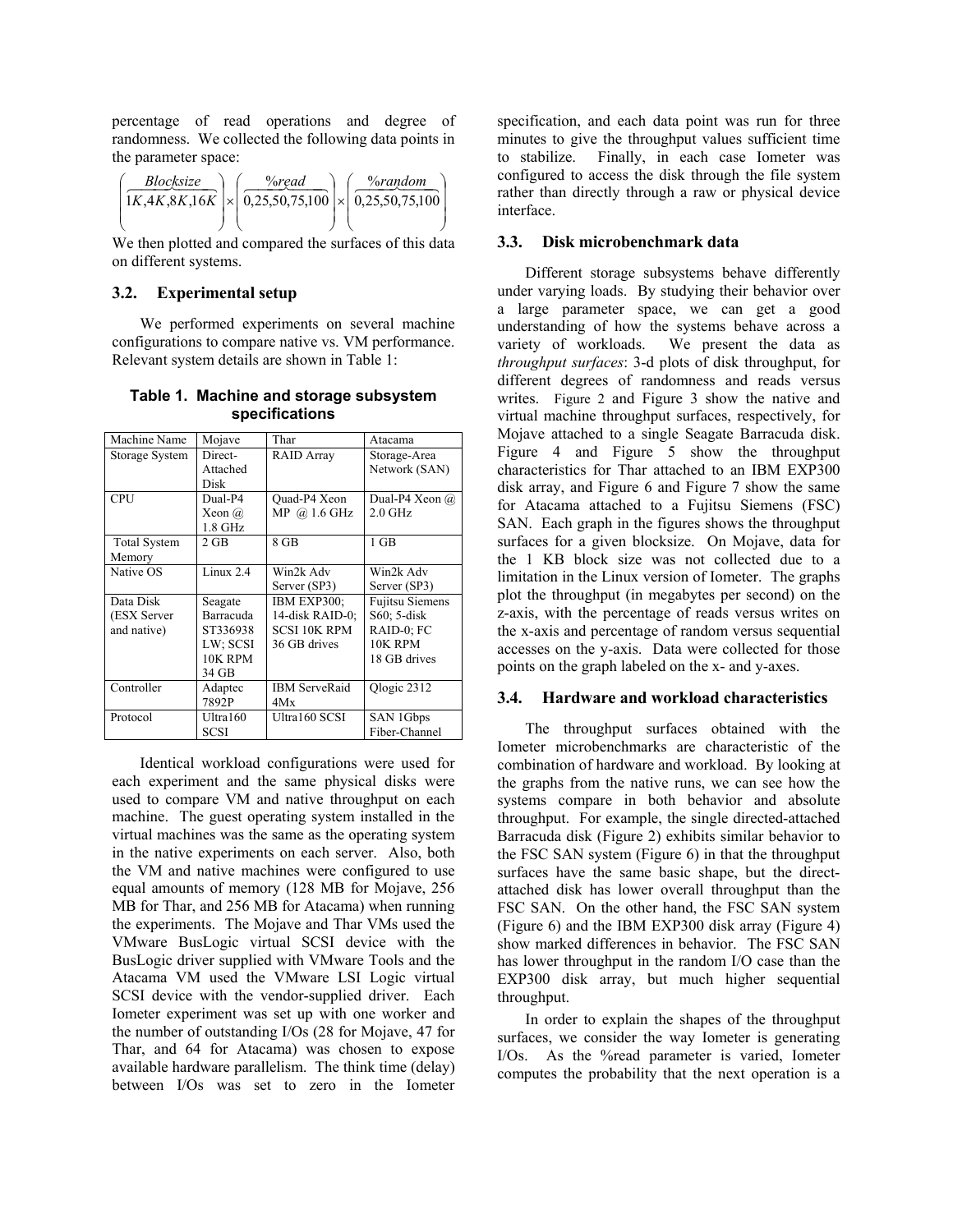read as  $p(\text{read}) = \frac{\% \text{read}}{100}$ , and that it should seek to a random offset as  $p(seek) = \frac{\%rand}{100}$ . For example, for  $\frac{1}{\sqrt{2}}$  (%*read* = 50, % *rand* = 0, *blocksize* = 16*KB*), Iometer will perform completely sequential I/O on 16 KB blocks where roughly half the operations will be reads.

This helps explain the unusual shape of the throughput surface along the  $\%rand = 0$  (sequential I/O) slice. The direct-attached disk [\(Figure 2\)](#page-4-0) and the FSC SAN ([Figure 6\)](#page-6-0) display this most prominently. Along the indicated slice of sequential I/O, the throughput peaks at 100% writes and 100% reads, but mixed (interspersed) reads and writes appear to suffer.

There are multiple factors that account for this behavior: peculiarities of the workload generator itself or caching behavior for reads versus writes. In the sequential case of mixed reads and writes, Iometer



<span id="page-4-0"></span>**Figure 2. Native Iometer results with a directattached disk on Mojave.** The graphs plot the disk throughput for different percentages of reads and degrees of randomness for three different block sizes: 4 KB, 8 KB and 16 KB, respectively.

does sequential I/O accesses and chooses for each transaction whether it will be a read or a write based on the access specification provided to it. In other words, the reads and writes are not two separate sequential streams. Depending upon how disk controllers and/or drives reorder accesses or perform caching optimizations, this can affect the throughput significantly. We believe that the read-ahead and write caching algorithms might interfere in this case resulting in lower throughput.

Even though the throughput surfaces have unusual characteristics, these are inherent to the combination of the hardware and the workload generator, and thus do not affect the ability of microbenchmarks to model application performance in virtual machines.



<span id="page-4-1"></span>**Figure 3. VM Iometer results with a directattached disk on Mojave.** The graphs plot the disk throughput for different percentages of reads and degrees of randomness for three different block sizes: 4 KB, 8 KB and 16 KB, respectively.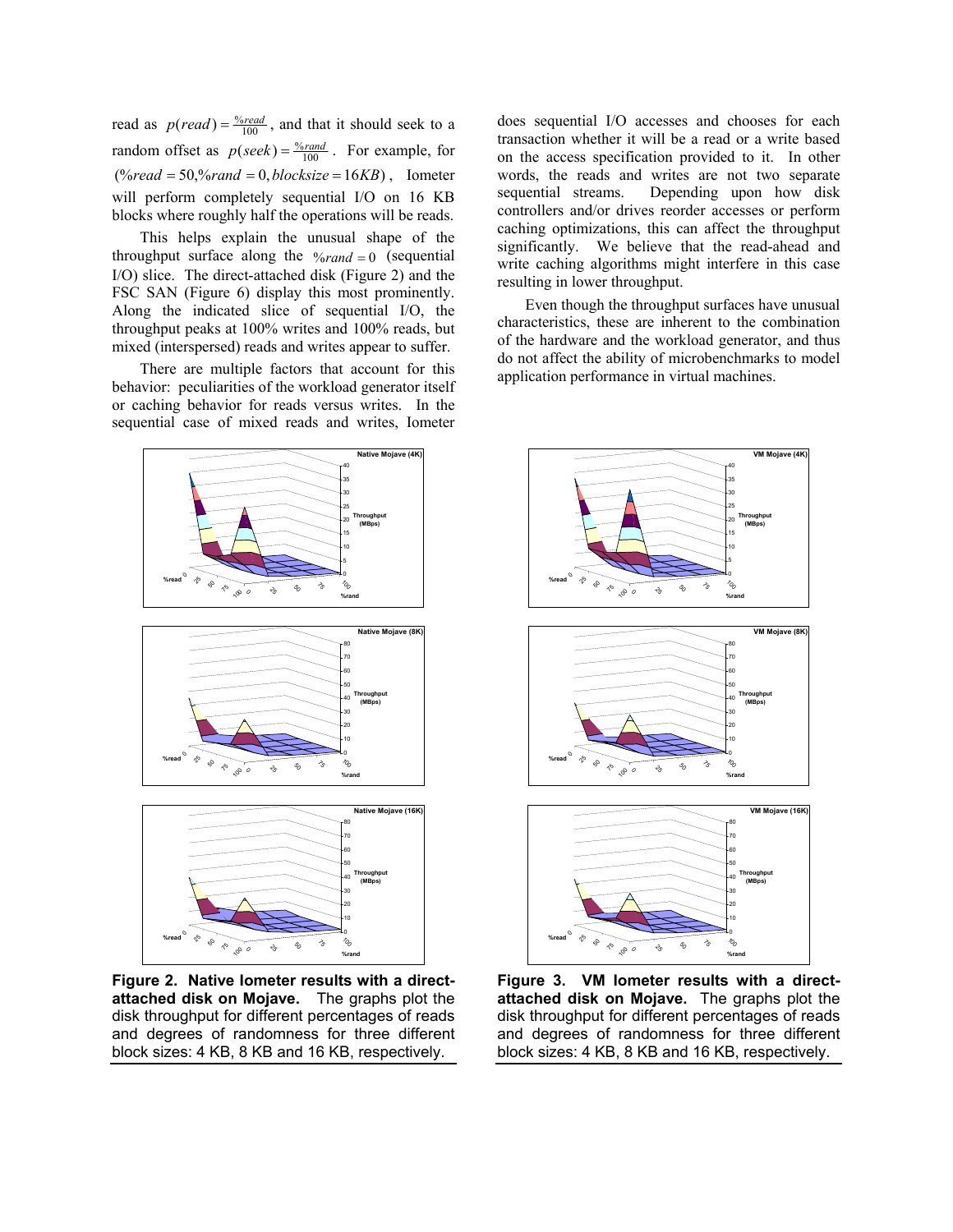





<span id="page-5-1"></span>

**Figure 5. VM Iometer results with an EXP300 RAID array on Thar.** The graphs plot the disk throughput for different percentages of reads and degrees of randomness for four different block sizes: 1 KB, 4 KB, 8 KB and 16 KB, respectively.







<span id="page-5-0"></span>

**Figure 4. Native Iometer results with an EXP300 RAID array on Thar.** The graphs plot the disk throughput for different percentages of reads and degrees of randomness for four different block sizes: 1 KB, 4 KB, 8 KB and 16 KB, respectively.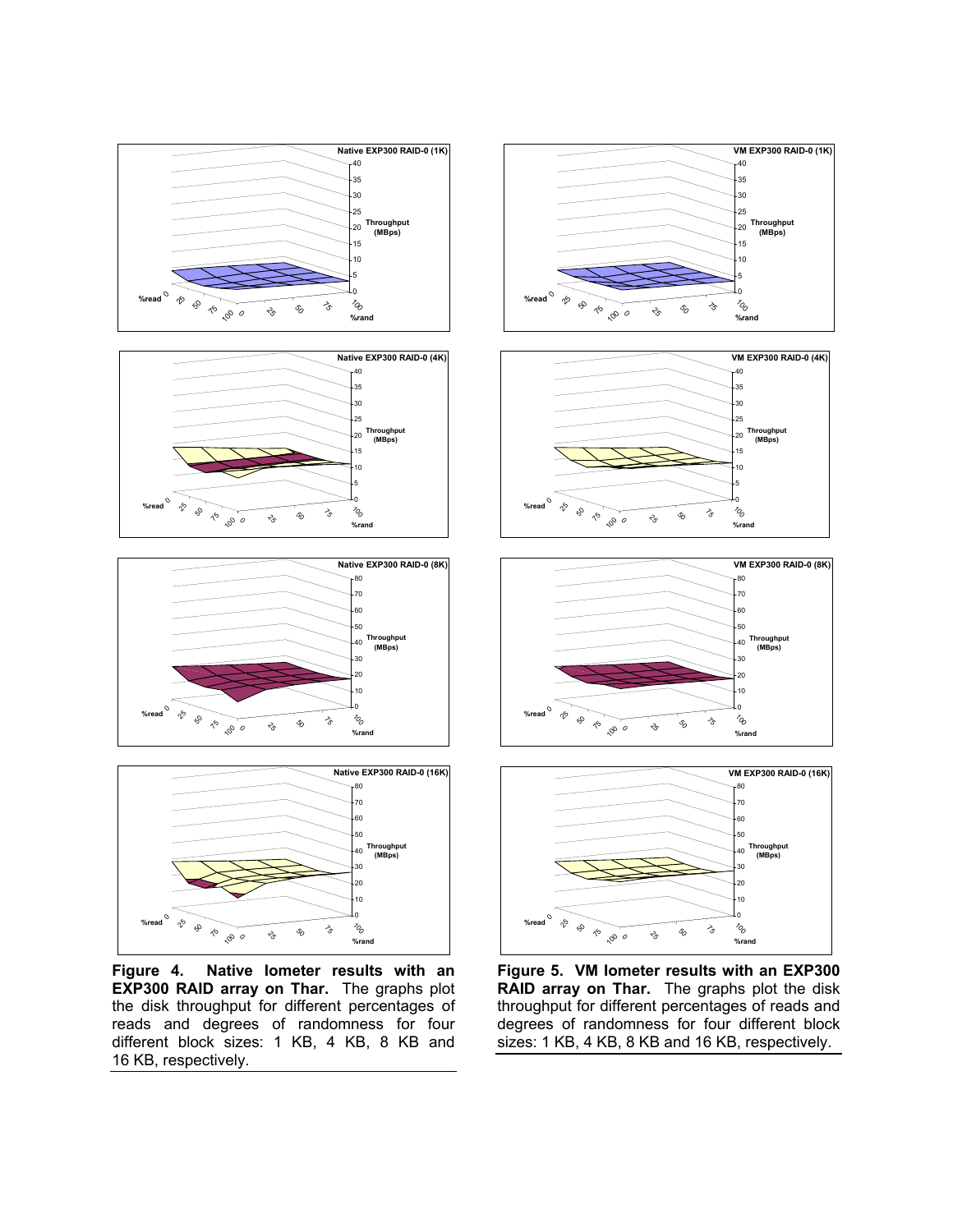





<span id="page-6-1"></span>

**Figure 7. VM Iometer results with a FSC SAN on Atacama.** The graphs plot the disk throughput for different percentages of reads and degrees of randomness for four different block sizes: 1 KB, 4 KB, 8 KB and 16 KB, respectively.







<span id="page-6-0"></span>

**Figure 6. Native Iometer results with a FSC SAN on Atacama.** The graphs plot the disk throughput for different percentages of reads and degrees of randomness for four different block sizes: 1 KB, 4 KB, 8 KB and 16 KB, respectively.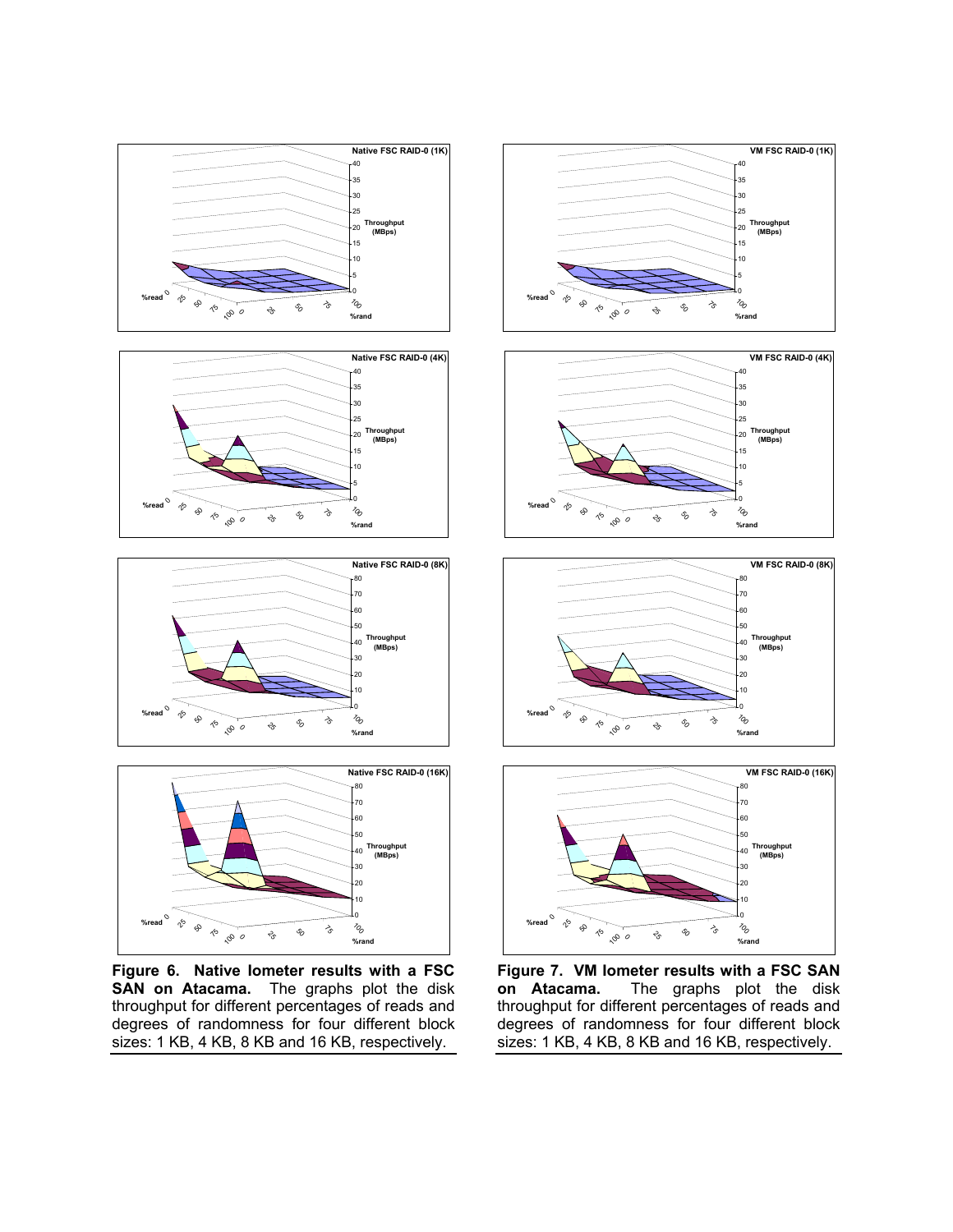#### **3.5. Virtual machine performance**

We compare the difference in I/O performance between native and virtual machine configurations over the parameter space described in Section 3.1. Figure 3, Figure 5 and Figure 7 show the throughput of a single VM running Iometer on ESX Server. The workload specifications used are exactly the same as in the corresponding native case (Figure 2, Figure 4 and Figure 6). Note that, for each of the systems, the characteristic shape formed by the data points is retained between the native and VM cases.

Though the shapes match in the two cases, the absolute throughput between the two does vary, depending on characteristics of the hardware and the particular workload. Figure 8 shows the ratios between the corresponding VM and native throughputs, sorted in ascending order of ratio value. (There are fewer data points for Mojave because experiments for the 1 KB block size case could not be run due to a limitation in the Linux version of Iometer.) On Mojave, VM throughput ranges between 0.6 and 1.3 of native, with an average ratio of 0.95; on Thar, it ranges between 0.98 and 1.5, with an average of 1.08; and on Atacama, it ranges between 0.75 and 1.1 of native, with an average of 0.92. Since virtual machine technology introduces additional layers for each disk I/O operation (see Section 2), VM overhead over native is expected. However, it is counterintuitive that disk I/O throughput can be higher when running in a VM than when running natively.



**Figure 8. VM/Native throughput ratios.** The graph plots the ratio of VM/Native throughput for each data point collected on the three different systems. The points are plotted in ascending order by throughput ratio.

There are two reasons that ESX Server's disk I/O throughput can sometimes be higher than native. First, VMware virtual SCSI devices support a larger SCSI device queue in the guest than that typically

provided for native SCSI devices. ESX Server virtual SCSI devices advertise themselves as being able to handle wider requests than hardware SCSI devices typically do, so wide requests do not have to be split before being queued. Also, they allow for more queue slots than are generally available in native drivers. A larger SCSI queue potentially exposes more concurrency, allowing ESX Server more opportunity to keep the SCSI device busy. Second, ESX Server is highly tuned for SCSI hardware; ESX Server drivers may use larger values for queue depth and maximum transfer size for certain adapters than native drivers, based on the characteristics of that hardware. Native operating systems and drivers could potentially match these ESX Server advantages.

#### <span id="page-7-0"></span>**4. Fileserver workload modeling**

For our fileserver workload, we used dbench [\[4\]](#page-12-3). Dbench was created by Andrew Tridgell to capture the file system operations from the Netbench benchmark run against a Linux host. Dbench exercises only the I/O calls that an smbd server produces when executing Netbench; it does not do any of Netbench's networking operations. Version 2.0 of dbench was used for the runs in this study.

Dbench I/O behavior with respect to disk operations is complicated because the benchmark creates and deletes the files that it uses, and depending on how quickly these operations occur with respect to the frequency with which cached dirty buffers are written to disk, disk I/O on behalf of the files may be completely avoided. (Because of this, dbench can be used as a memory benchmark by tuning system parameters to skip write-back completely.) The higher the system load, the more load the time-based writeback operations add to the disk I/O observed during the benchmark run. For our runs, we used the default system parameter values with respect to write-back and we chose a system load high enough to ensure sustained heavy disk I/O traffic during the benchmark

The system labeled Mojave in Table 1 was used for native and VM dbench runs of 30, 40, and 50 clients. The three workloads were comprised of 50% read operations with an average block size of 21 KB. Their randomness level is unknown; it is not expected to be 0% because of the large number of clients simultaneously accessing files.

We can use our Iometer results for Mojave to predict the performance of dbench in a VM. We compute the throughput ratio of VM to native for each measurement of 16K block size, with 50% read, and 25%, 50%, 75%, and 100% randomness. It is about 90% for each of the four cases. Then, we multiply that value by the native dbench throughput to project the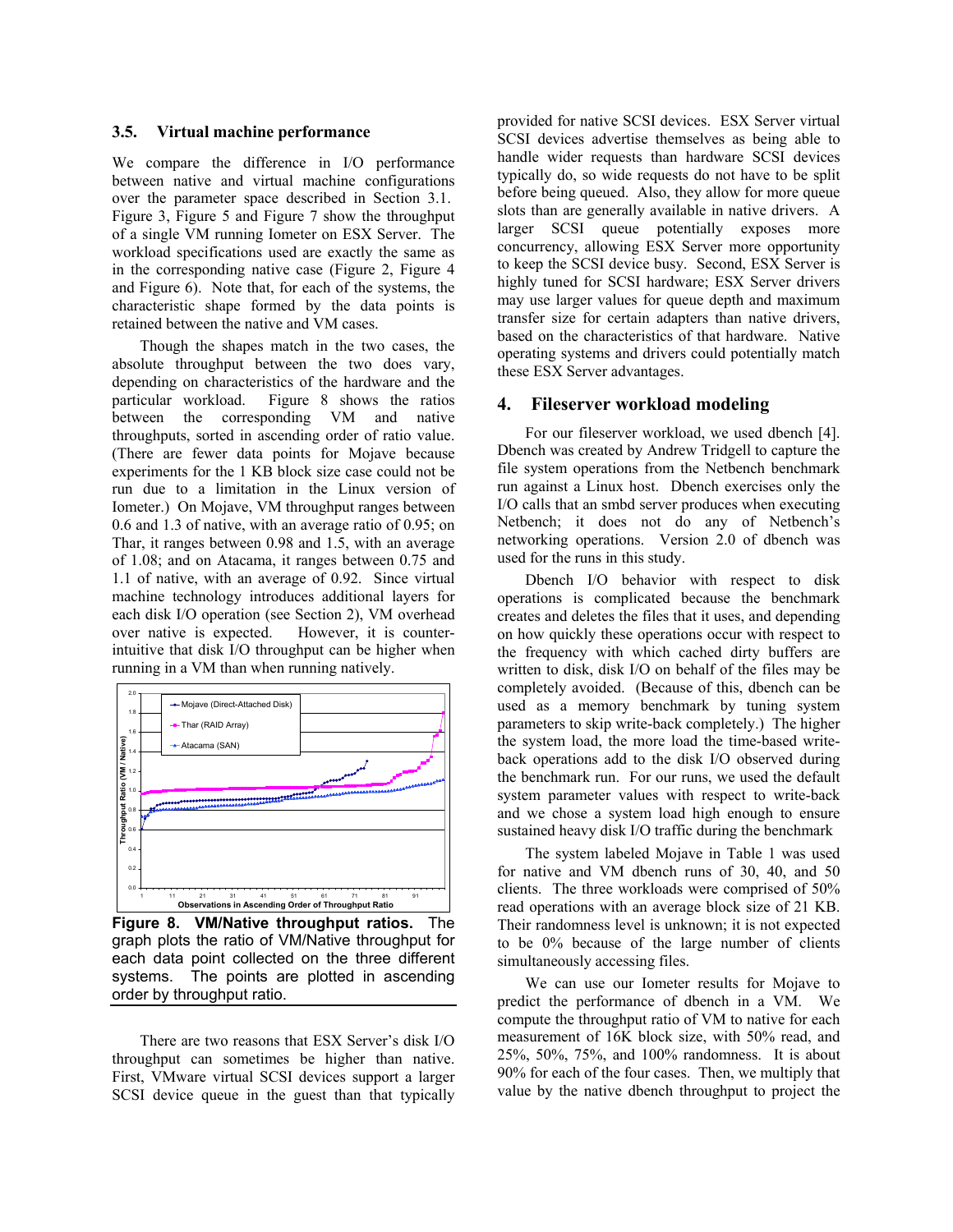VM dbench throughput. Table 2 shows the Native performance, along with the projected and measured VM performance. The projected VM performance closely matches the measured VM performance.

**Table 2. Native and VM dbench disk I/O results** 

|            | Native | Projected | Actual | Projected /Actual |
|------------|--------|-----------|--------|-------------------|
|            |        | VM        | VM     | VM                |
|            | MB/s   | MB/s      | MB/s   |                   |
| 30 clients | 7.89   | 7.10      | 6.85   | 1.04              |
| 40 clients | 7.16   | 6.44      | 6.40   | 1.01              |
| 50 clients | 7.19   | 6.47      | 6.06   | 1.07              |

These benchmark runs show that dbench VM I/O throughput performance is about 87% of native. For this processor/disk combination, the workload is I/O bound and native CPU utilization does not exceed 4%, even for 100 client runs (not shown). CPU utilization is higher for the VM, at 10%. This increase in CPU occupancy is due to ESX Server's virtualization overheads. In this case, the virtualization overheads do not affect the throughput because there is enough CPU headroom to absorb them, and VM performance remains close to native performance.

That the projection from Iometer performance works in this case may not be surprising, since dbench could be considered a microbenchmark like Iometer, albeit one in which the workload was drawn from tracing a particular real-world application. In an actual Netbench run, disk I/O throughput could be influenced by non-disk attributes of the workload and its performance in a VM. In the next section, we examine a complex benchmark workload with a large disk I/O component and explore how various areas of virtualization affect the prediction of VM performance from native performance characteristics.

#### <span id="page-8-0"></span>**5. Mail server workload modeling**

In this section, we describe how we model the performance of a commercial mail server application running in a virtual machine. We first derive a set of parameters for the Iometer I/O generator that are used to simulate the workload. We then apply the microbenchmark data, coupled with native microbenchmark data, coupled with native performance characteristics, to estimate VM performance on two different system configurations.

The workload we used was an existing benchmark of a commercial mail system. It models users performing various tasks, including reading and sending mail, deleting messages, and opening and closing mailboxes. For a given number of users, the test measures two values: completed mail operations per minute and average response time at maximum capacity. The benchmark's score is a capacity metric that is a function of the number of simultaneous users that can be supported at an acceptable response time.

#### **5.1. Experimental Setup**

We ran the workload on three separate setups (see Table 1 for machine details):

- 1. Thar-native Windows 2000 Advanced Server running natively on Thar with a RAID array.
- 2. Thar-VM Windows 2000 Advanced Server running in a VM on Thar with a RAID array.
- 3. Atacama-VM Windows 2000 Advanced Server running in a VM on Atacama with a SAN.

The Thar-native setup was used as the reference system for the model, which was then applied to predict the performance of the two virtual machine configurations. The native and VM experiments used 1 GB of memory while running the mail server workload and 256 MB while running the Iometer model. Both the Thar and Atacama VMs used the VMware BusLogic virtual SCSI device and the BusLogic drivers supplied with VMware tools in the guest operating system.

#### **5.2. Iometer specification derivation**

On Thar-native, the mail workload behaves as follows:

| IO/sec                      | 792  |
|-----------------------------|------|
| Reads/sec                   | 512  |
| Writes/sec                  | 280  |
| MB/sec                      | 8.5  |
| % CPU user time             | 70   |
| % CPU system time           | 30   |
| Capacity metric             | 7122 |
| Simultaneous users          | 5000 |
| Average # of worker threads | 50   |

#### **Table 3. Mail server workload characteristics**

The values in Table 3 were either generated by the application or collected using perfmon, the Windows performance monitor.

The Iometer microbenchmark data in Section 3.3 characterizes the throughput of an I/O device as a function of just three variables: %read, %random and blocksize. The %read and blocksize for the mail server workload can be easily measured: I/Os issued are distributed as 64% reads and 36% writes, and the average I/O request size is approximately 10.9 KB (8.5 MB/sec / 792 IO/sec). To determine the degree of randomness, we note that the mail server services requests from a large number of clients. In our tests, we used several thousand clients all accessing separate database files on disk through a pool of worker threads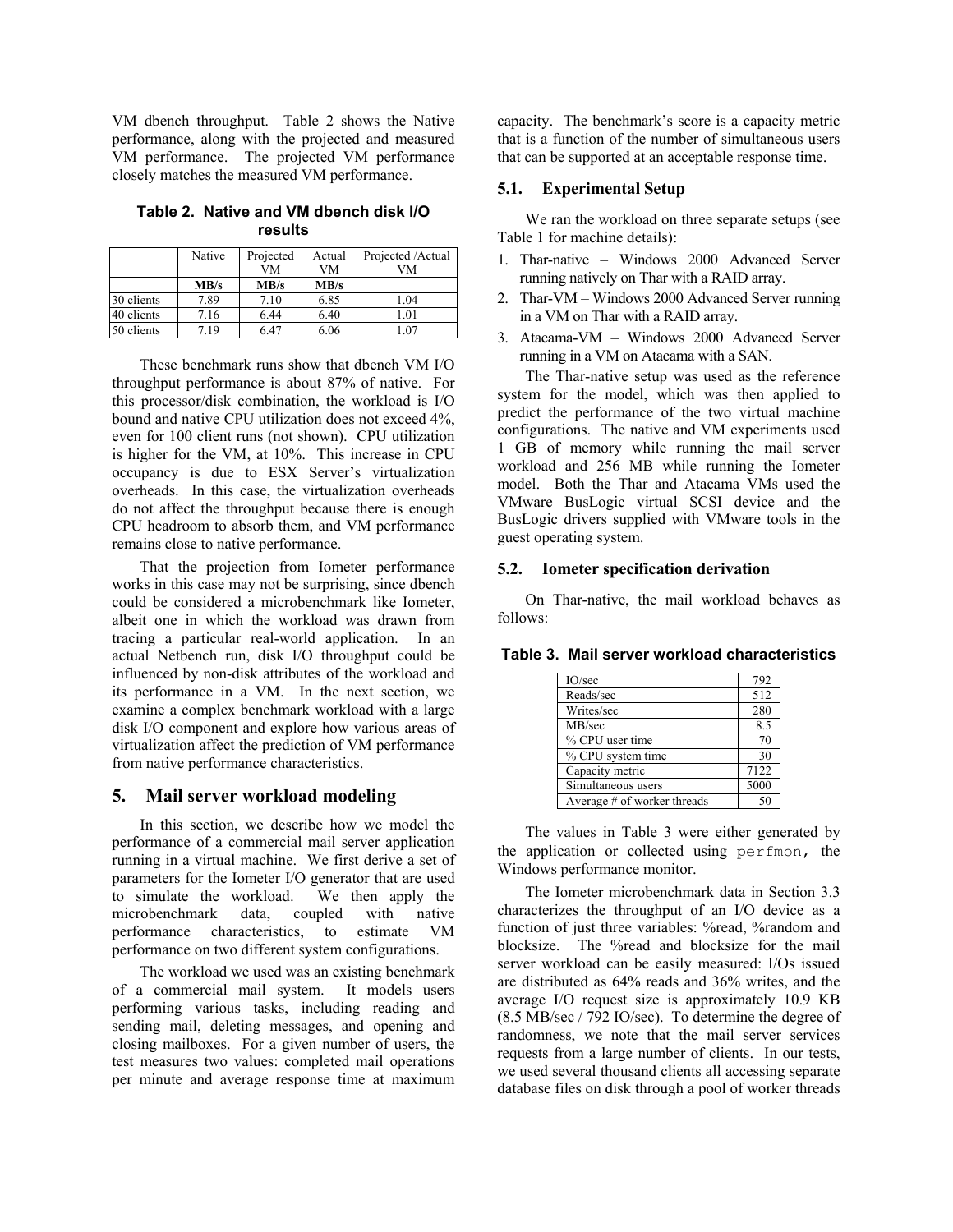on the server. Due to the high degree of multiprogramming, the effective distribution of I/O on disk is random.

The mail server workload is more complex than the I/O microbenchmarks and involves significant computation between I/O requests. We observed that for this workload, the network is not a bottleneck and that, depending on the hardware, either the CPU or the storage subsystem is the limiting factor that determines throughput. Moreover from our experience running the mail server workload, we were able to determine that the capacity metric of the workload is directly proportional to the number of I/Os it generates. Using this observation we construct a simple model of the time spent to execute a single mail transaction and use it to predict the overall throughput. We model the workload by representing the two main components, CPU and disk I/O. We approximate the computation time as a think time parameter in the Iometer specification and measure the I/O directly from the Iometer results.

We derived a think time value by varying the think time parameter in Iometer running on the reference system until we were able to match the I/O rate of 792 IO/sec, which is the rate achieved by the mail server workload. This resulted in a think time of 50 ms. In addition to think time, we also introduce parallelism in our Iometer specification and use 50 Iometer worker threads in place of the mail server worker threads.

Thus the full set of parameters for the Iometer model are: 64% reads, 100% random, 10.9 KB blocksize, 50 ms think time and 50 worker threads. Note that we created a model based on characteristics of the workload running natively on Thar, and applied it to predict the throughputs for virtual machines running on both Thar and Atacama. However, the choice of the reference system was arbitrary, and we could just as easily have used Atacama.

#### **5.3. Virtual machine performance prediction**

The goal for our model is to predict the capacity metric of the mail server workload running inside a virtual machine. Each thread within the model mimics a thread on the mail server. It performs some amount of work and then issues a single synchronous disk I/O. Upon completion of this I/O it repeats this sequence (note that if the I/Os were asynchronous, the I/O completion time would overlap with the computation time and the latencies would be more difficult to reason about). We do not know exactly what work the threads perform. However, from data collected in Section 5.2, we do know that the average

latency required to perform this computation is 50 ms on Thar-native.



#### **Figure 9. Breakdown of latencies in a single mail transaction**

The sequence of events for a single mail server operation is shown in Figure 9. For brevity, we assign the following variables (shown as labels in the figure) to represent the time spent in each of the key components of the transaction:

- *C* is the latency (in ms) of executing user level code plus all system level code excluding disk I/O operations. This system code includes networking operations, memory management and other system calls.
- *S* is the latency (in ms) of executing system level code to perform disk I/O operations plus time spent in the process ready queue.
- $L$  is the latency (in ms) of the actual disk I/O operation.
- *T* is the sum of the previous three quantities and represents the time taken by a single thread to execute one mail transaction.

Thus the total time for a single transaction is:

$$
T=C+S+L
$$

By running the Iometer model constructed in Section 5.2 on the reference system (Thar-native) we are able to derive these values for the reference system. We have 792 IO/sec distributed among 50 threads, and each thread performs 15.8 IO/sec. Thus, a single I/O operation for a single thread takes 63.1 ms and the reference time is  $T_R = 63.1$  ms. Similarly we observe that the think time of 50 ms represents the time spent in user level code plus system level code for non-disk I/O related operations, hence  $C_R = 50$  ms. The average response time measured on the reference system by running the Iometer model is  $L_R = 12$  ms. Since we know  $T_R$ ,  $C_R$  and  $L_R$ , we can obtain  $S_R$  by simple subtraction:  $S_R = 1.1$  ms. To summarize, for the reference system Thar-native:

$$
T_R = C_R + S_R + L_R = 50 + 1.1 + 12 = 63.1
$$
 ms

We now apply the model to predict the performance of the mail server workload running in a VM on the same machine as the reference. We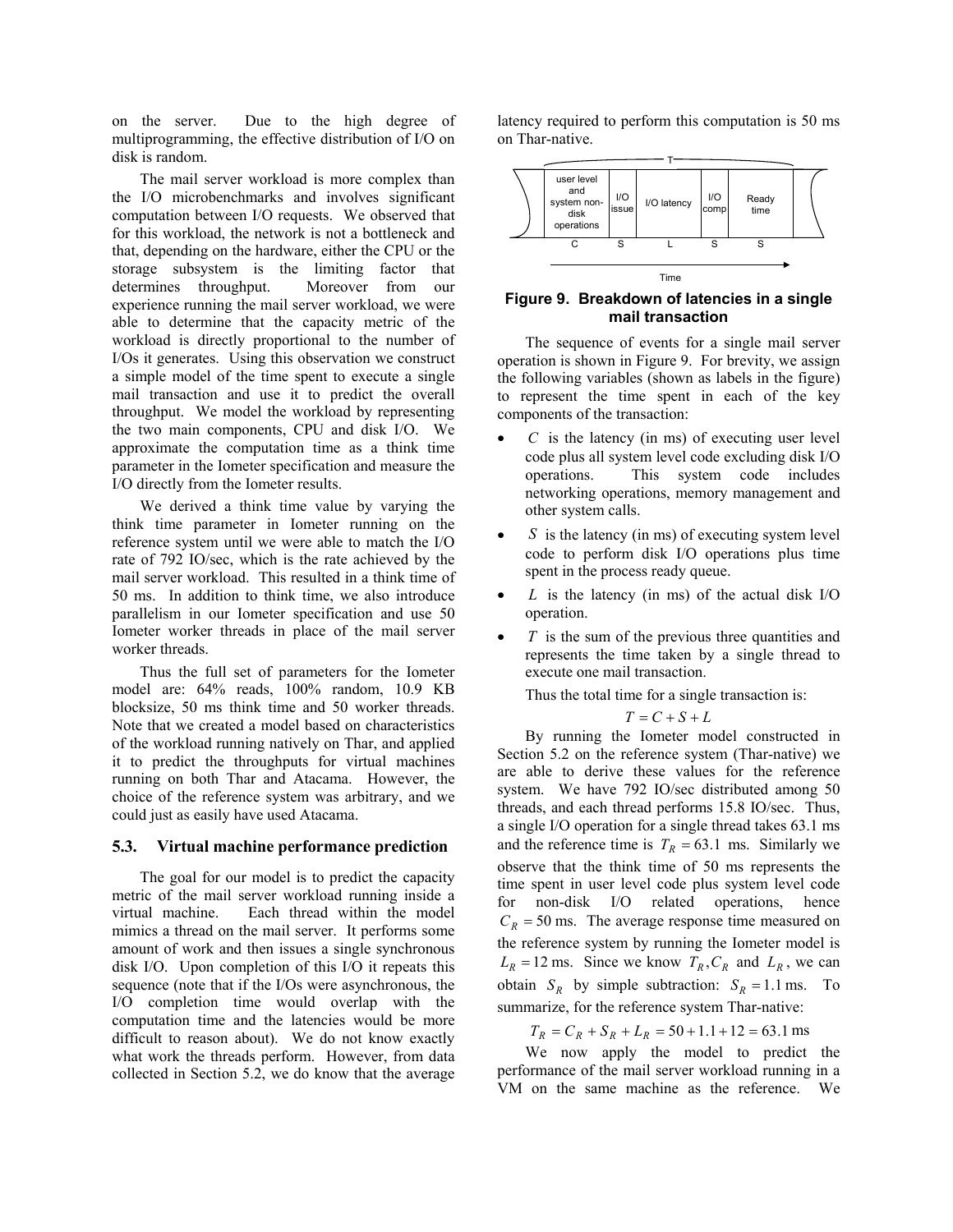calculate the time  $T_V$  spent by a thread executing the model workload in a virtual machine, and then scale the reference capacity metric by the ratio *V R T*  $\frac{T_R}{T}$  to obtain the predicted capacity metric.

To compute the transaction time in a virtual machine, we first run the Iometer model in the VM and measure the I/O rate as was done on the reference system. However, there are key differences between running the workload natively and in a virtual machine. The latency of user level code and system non-disk operations  $(C_V)$  is a derived quantity that is approximated in the model by the think time parameter to Iometer. When running in a virtual machine, any virtualization overheads incurred by this computation must be taken into account. Similarly, if the model is applied to predict the performance of a VM running on a different machine, differences in system architecture will also impact the computation time. We factor these differences into the calculation of the transaction time  $T_V$  after running the Iometer model. Another option would have been to run the model with an adjusted think time to account for the computation time differences. However our experiments showed that due to limitations in Iometer, we were unable to accurately model the think time with the required granularity. Note that the other components of the transaction time in a virtual machine  $(S_V, L_V)$  are obtained directly from Iometer running in the virtual machine, so they already have any virtualization overheads and system differences factored in.

We introduce the variable *V* to account for virtualization overheads and the variable *F* to account for differences across machines. As differences in system architecture and memory latencies across machines make it difficult to compare the compute performance of different systems exactly, we use the CPU clock rate as an approximation. The time for each I/O in Iometer running in the virtual machine is given by  $T_V^{\prime}$ . Thus, the formula for  $T_V$ , the total time for a mail server transaction, is:

$$
T_V = C_V + S_V + L_V
$$
  
\n
$$
T_V = (C_V + V) \cdot F + S_V + L_V
$$

By running the Iometer model on Thar-VM, we obtain the values shown in Table 4. Using these values we derive the following (all units in ms):  $T_V^{\prime} = 72.5, C_V = 50, S_V = 9.5, L_V = 13$ . Because the VM is running on the same machine as the reference system, the CPU speed is the same and  $F = 1$ .

We now need to account for the virtualization overhead to calculate the final value of  $T_V$ . We note that by virtue of running the Iometer model in a virtual machine, the virtualization overheads are already accounted for in  $S_V$  and  $L_V$ , so we only need to account for the overhead in  $C_V$ . Our experiments have shown that the mix of user level code and system non-disk operations in this workload typically incurs a 9.4% overhead when run in a virtual machine. The user-level code, which accounts for the majority of the computation (see Table 3), executes in direct execution mode within the VM and runs at near-native speed. Only the system non-disk component of  $C_V$  incurs any overhead. Applying the virtualization overhead gives  $V = 0.094 C_V$ , which in this case translates to 4.7 ms. Using this information we arrive at:

$$
T_V = (50 + 4.7) \cdot 1 + 9.5 + 13 = 77.2
$$
 ms

We now use the ratio  $\frac{T_R}{T_V} = \frac{63.1}{77.2} = 0.82$ *V R*  $\frac{T_R}{T_V} = \frac{63.1}{77.2} = 0.82$  to scale

the reference capacity metric and compare with the actual value:

**Table 4. Thar-VM mail server workload prediction** 

|                                                            | <b>Native</b> | Thar-VM | <b>Thar-VM</b> |  |
|------------------------------------------------------------|---------------|---------|----------------|--|
|                                                            |               | Model   | Actual         |  |
| Machine                                                    | Thar          | Thar    | Thar           |  |
| IO/sec                                                     | 792           | 690     | 700            |  |
| MB/sec                                                     | 8.5           | 7.4     | 7.6            |  |
| Average I/O response                                       | 12            | 13      | N/A            |  |
| time (ms)                                                  |               |         |                |  |
| %CPU used for I/O                                          | 10            | 16.9    | N/A            |  |
| Capacity metric                                            | 7122          | 5840*   | 6123           |  |
| $\ast$<br>$=$ predicted value; all others are measured     |               |         |                |  |
| $N/A$ = values not reported by the mail server application |               |         |                |  |

The difference between the actual and predicted values of the capacity metric is 4.6%. For the mail server workload, the VM's actual performance with respect to native on Thar is 86%.

Next we applied the model to a virtual machine running on Atacama. We ran the Iometer model on Atacama-VM and observed the values shown in Table 5. Using these values we derive the following (all units in ms):

$$
T_V = 90.3, C_V = 50, S_V = 13.3, L_V = 27
$$

Since this virtual machine is running on a completely different machine than the reference system, the CPU scale factor *F* is calculated using the CPU speeds for the systems listed in Table 1: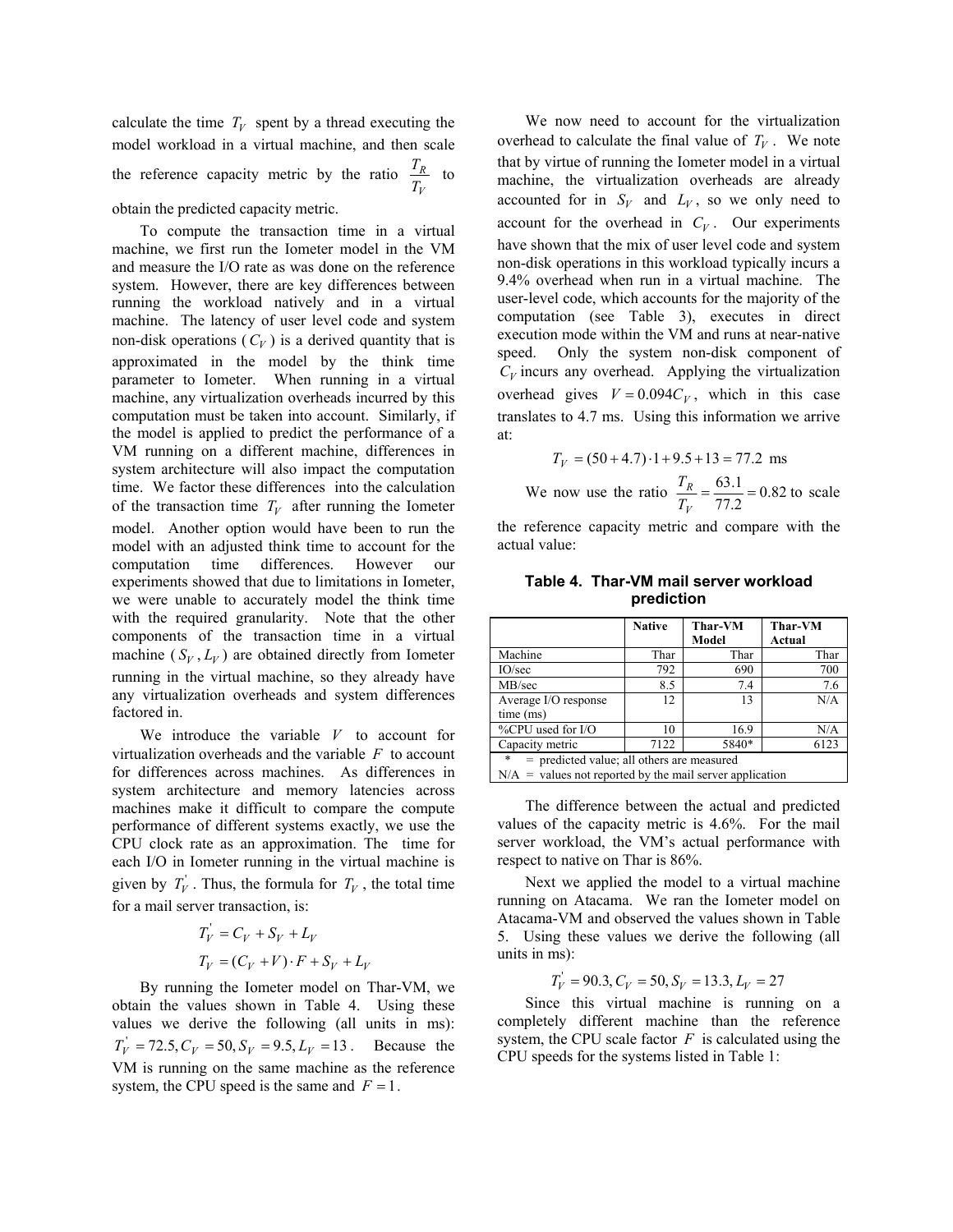$$
F = \frac{1.6}{2.0} = 0.8
$$

The virtualization overhead  $(V = 0.094C_V)$  is

4.7 ms, and the final value of  $T_V$  :

$$
T_V = (50 + 4.7) \cdot 0.8 + 13.3 + 27 = 84.1
$$
 ms

We again use the ratio 
$$
\frac{T_R}{T_V} = \frac{63.1}{84.1} = 0.75
$$
 to scale

the reference capacity metric and compare with the actual value:

**Table 5. Atacama-VM mail server workload prediction** 

|                                                            | <b>Native</b> | Atacama-VM<br>Model | Atacama-<br>VМ |  |
|------------------------------------------------------------|---------------|---------------------|----------------|--|
|                                                            |               |                     | Actual         |  |
| Machine                                                    | Thar          | Atacama             | Atacama        |  |
| IO/sec                                                     | 792           | 554                 | 560            |  |
| MB/sec                                                     | 8.5           | 6.0                 | 6.0            |  |
| Average $I/O$                                              | 12            | 27                  | N/A            |  |
| response time                                              |               |                     |                |  |
| %CPU used for I/O                                          | 10            | 7.0                 | N/A            |  |
| Capacity metric                                            | 7122          | 5342*               | 4921           |  |
| $\ast$<br>= predicted value; all others are measured       |               |                     |                |  |
| $N/A$ = values not reported by the mail server application |               |                     |                |  |

In this case the predicted values are within 8.6%. Note that the predictor works reasonably well even though the workload is run on a different machine than the reference. However, we cannot directly compare the native performance of the mail server workload to VM performance when they are run on different systems.

#### **5.4. Summary of mail server workload modeling**

In this section we have shown how we were able to predict the capacity metric of a commercial mail server workload running in a virtual machine with reasonable accuracy using a simple model workload. We achieved this by:

- Using the Iometer microbenchmark we characterized a system along three dimensions: % of I/Os that are reads, % of I/Os that are random and I/O request size.
- We then characterized the mail workload along two additional dimensions, think time and outstanding I/Os, and created an Iometer specification that approximates the mail server workload.
- Finally, using the Iometer microbenchmark and our knowledge of virtualization overheads, we created a mathematical model that would predict

the mail server capacity metric, based on the latencies involved in mail server operations.

Using a native system as reference and a simple working model of the mail workload, we were able to predict the eventual capacity of the system (*M* ) running in a virtual machine as follows.

The reference time for a single mail server transaction is:

$$
T_R = C_R + S_R + L_R
$$

The time for a mail server transaction in a virtual machine is:

$$
T_V = (C_V + V) \cdot F + S_V + L_V
$$

Finally, the generalized predictor is then:

$$
M=M_R\cdot\frac{T_R}{T_V}.
$$

#### <span id="page-11-0"></span>**6. Related work**

There have been a number of papers that have characterized the file system behavior of workloads  $[5][6][7][8][9][10]$  $[5][6][7][8][9][10]$  $[5][6][7][8][9][10]$  $[5][6][7][8][9][10]$  $[5][6][7][8][9][10]$  $[5][6][7][8][9][10]$  $[5][6][7][8][9][10]$ . These papers primarily focused on understanding the workload characteristics with the aim of improving overall application performance. Using synthetic workloads, such as Iometer, to model applications is a well-known technique [[11\]\[12](#page-12-5)]. In this paper, we are able to use a simple microbenchmark to compare disk performance of native and virtual machines. We then use the characterization of the workload, along with the microbenchmark model, to predict virtual machine performance.

Virtual machines were first developed in the 1960's and there is a wealth of literature describing their implementation and performance, for example [[13\]\[14](#page-12-6)][\[15](#page-12-6)]. A previous paper looked at virtualizing I/O devices on VMware's Workstation product [[16\]](#page-12-7) and focused on the networking path. architecture of ESX Server, on which this paper is based, is very different from that of VMware Workstation. VMware Workstation has a hosted architecture that takes advantage of an underlying operating system for its I/O calls; in contrast, ESX Server manages the server's hardware devices directly. This allows ESX Server to achieve higher I/O performance and more predictable I/O behavior. Finally, the mechanisms that ESX Server uses for memory resource management were introduced in [[17\]](#page-12-8).

#### <span id="page-11-1"></span>**7. Conclusion and future work**

Virtual machines are becoming increasingly common in the data-center, and their performance is